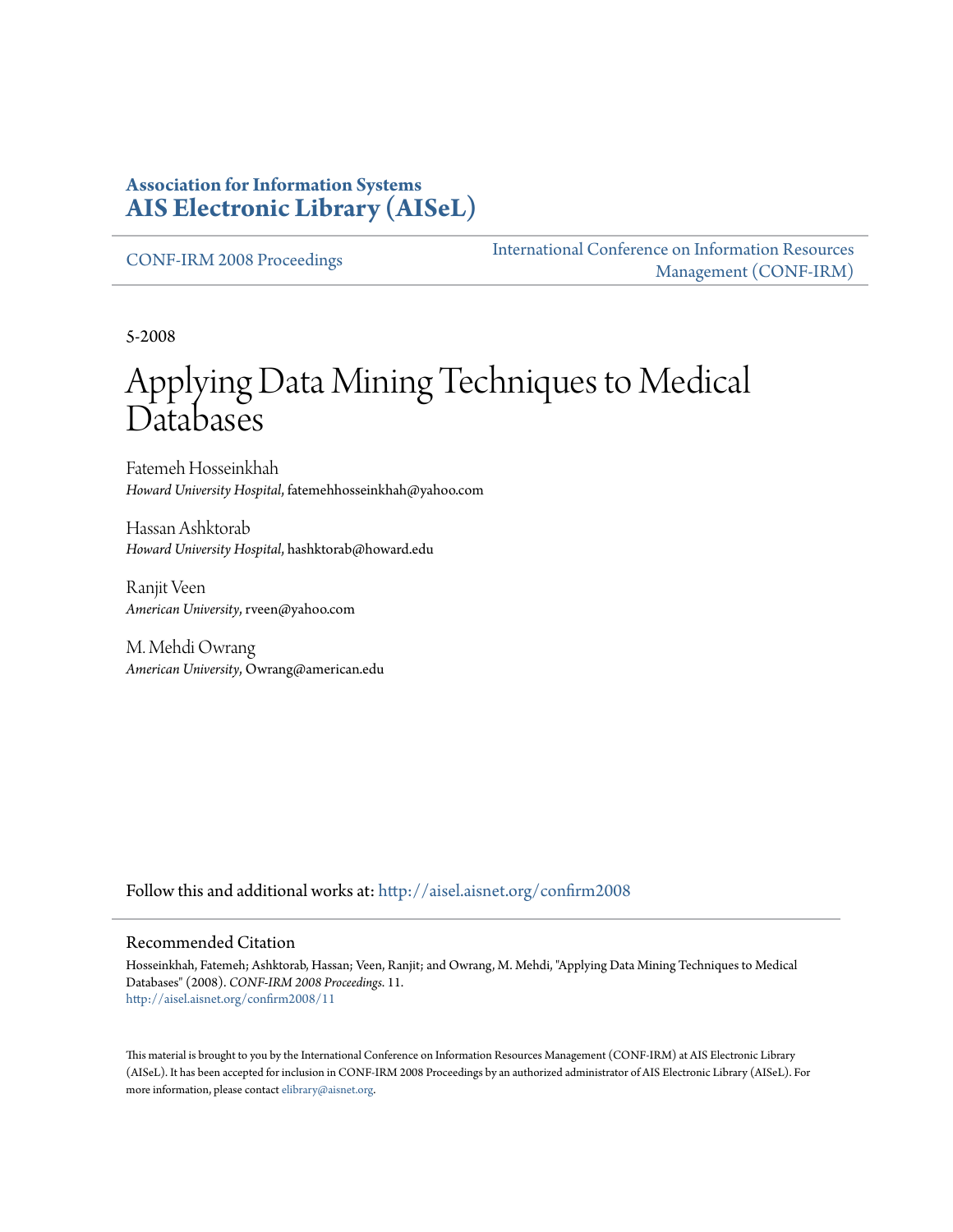## **16F. Applying Data Mining Techniques to Medical Databases**

| Fatemeh Hosseinkhah               |
|-----------------------------------|
| <b>Howard University Hospital</b> |
| fatemehhosseinkhah@yahoo.com      |

Ranjit Veen American University rveen@yahoo.com

Hassan Ashktorab Howard University Hospital hashktorab@howard.edu

M. Mehdi Owrang O. American University Owrang@american.edu

### *Abstract*

The data mining techniques such as Neural Network, Naïve Bayes, and Association rules are at present not well explored on medical databases. In this paper, we present and analyze our experimental results on thrombosis medical database by employing data mining tool of XLMiner and using different data mining techniques such as Naive Bayes and Neural Network for classification, Association rules, and Neural Network and K-Nearest Neighbors for prediction. As seen from experiments, some results are common across various mining techniques while others are unique.

### *Keywords*

Data Mining, Medical Database, Data Mining Tool, Data Mining Techniques, Association rules, Neural Networks, Naive Bayes, K-Nearest Neighbors

### **1. Introduction**

Recent advances in medical science have led to revolutionary changes in medical research and technology and the accumulation of large volume of medical data that demands for indepth analysis. While data analysis and data mining methods have been extensively applied for industrial and business applications, their utilization in medicine and health-care is sparse (Babic, 1999; Brossette et al., 1998; Duhamel et al., 2001; Abidi & Goh, 1998). The data mining techniques such as Neural Network, Naïve Bayes, and Association rules are at present not well explored on medical databases.

In this paper, we present and analyze our experimental results on thrombosis database by employing different data mining techniques such as classification (Neural Network, Naive Bayes), prediction (Neural Network, K-Nearest Neighbors), and Association rules and using data mining tool of XLMiner (XLMiner, 2007; Shmueli et al., 2007)..

### **2. Medical data**

Collagen diseases are auto-immune diseases (Zytkow, 2001) that attack the collagen or other components of connective tissue, such as lupus. Patients generate antibodies attacking their own bodies. In collagen diseases, thrombosis is one of the most important and severe complications, one of the major causes of death. Thrombosis is an increased coagulation of blood that clogs blood vessels (Zytkow, 2001). Domain experts are very much interested in discovering regularities behind patients' observation.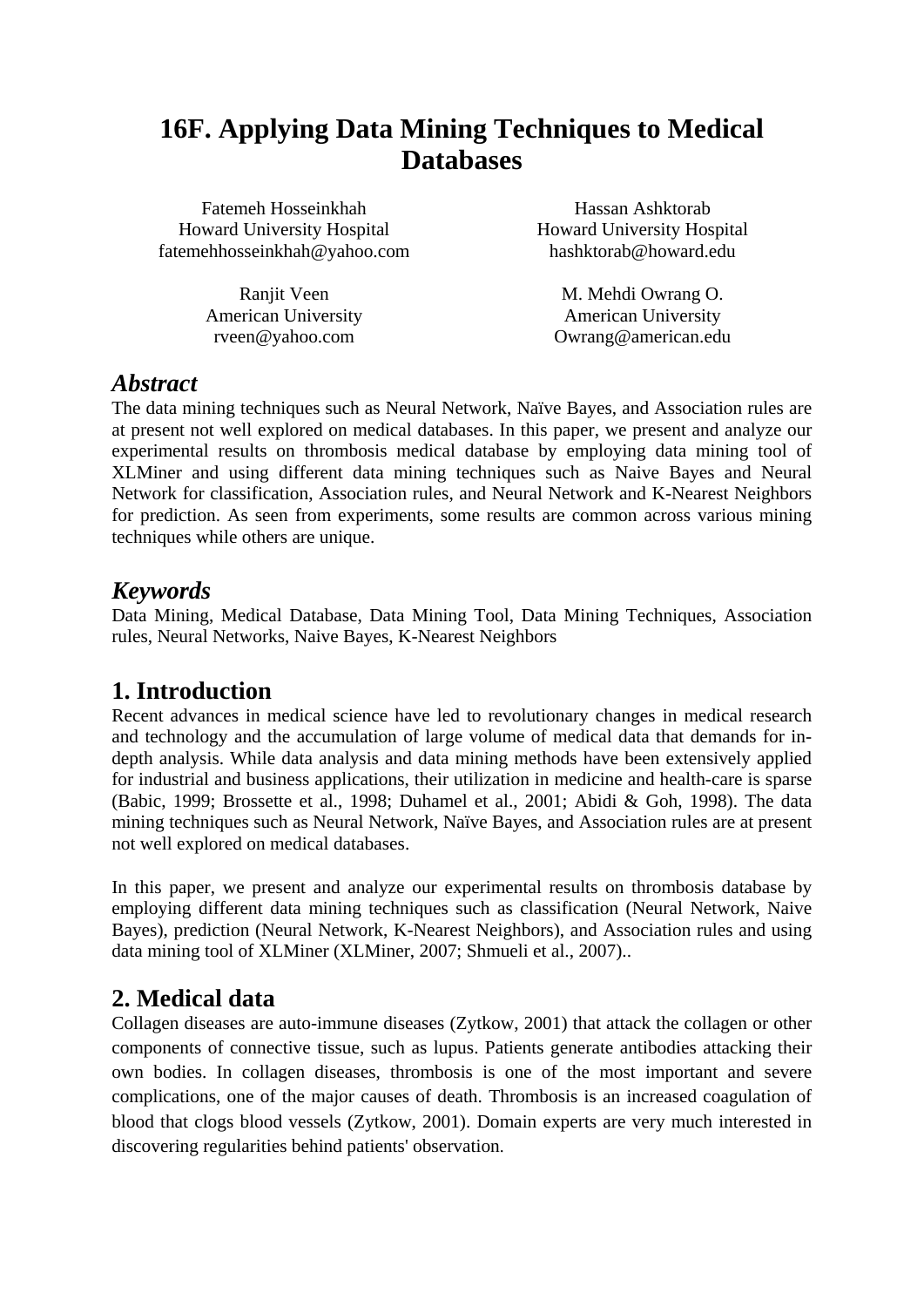The Thrombosis data set (Table 1) consists of two different tables.

- 1. TSUM\_A.CSV contains basic data of 1232 patients.
- 2. TSUM B.CSV consists of results of thrombosis specific tests for 763 patients suspected for thrombosis.

| Item             | Meaning                                                                                | Remark                |  |  |
|------------------|----------------------------------------------------------------------------------------|-----------------------|--|--|
| ID               | identification of the patient                                                          |                       |  |  |
| <b>Sex</b>       | Gender                                                                                 |                       |  |  |
| Birthday         | Birthday                                                                               | YYYY/M/D              |  |  |
| Description date | the first date when a patient data was<br>recorded                                     | YY.MM.DD              |  |  |
| First date       | the date when a patient came to the hospital                                           | YY.MM.DD              |  |  |
| Admission        | patient was admitted to the hospital $(+)$ or<br>followed at the outpatient clinic (-) |                       |  |  |
| Diagnosis        | disease names                                                                          | multivalued attribute |  |  |

#### **TSUM\_A.CSV**

### **3. Medical data mining experiments**

We used the random partitioning of the XLMiner and created two mutually exclusive datasets, a training dataset comprising 60% of the total dataset, and a validation dataset of 40%. These are the defaults for partitioning. The training dataset is used to train or build a model. Once a model is built on training data, you need to find out the accuracy of the model on unseen data, the validation dataset.

There are many data mining techniques available for data classification, prediction, association analysis, and data exploration. In our experiments, we used Naïve Bayes and Neural Network of classification techniques, Neural Network and K-Nearest Neighbors of prediction techniques, and Association rules mining techniques (Shmueli et al., 2007; XLMiner, 2007). The goal was to find out if there was any correlation between the results of lab testing and diagnosed level of thrombosis, or whether we could predict the pattern/danger of thrombosis.

### **3.1 Data mining techniques experiments**

The two tables TSUM\_A and TSUM\_B were joined by the join key (patient ID#). We created a new column (Age) based on birthday for a better discovery. Also, a new column (New admission) was created to represent ordinal values 0 and 1. Classification, Association, and prediction operations were used on the joined data.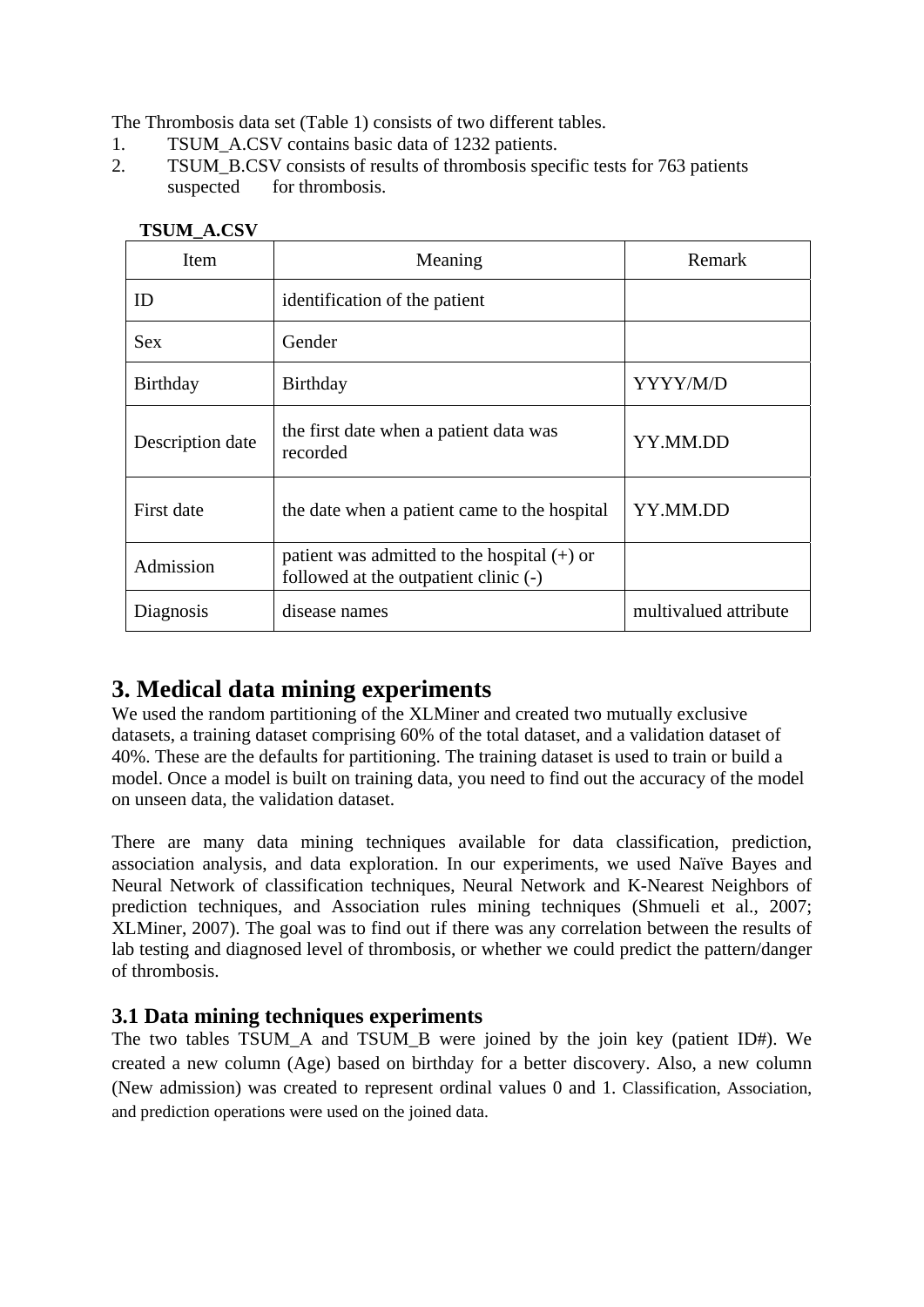#### **TSUM\_B.CSV**

| Item                    | Meaning                                             | Remark                                                                                                                 |  |  |
|-------------------------|-----------------------------------------------------|------------------------------------------------------------------------------------------------------------------------|--|--|
| ID                      | identification of the patient                       |                                                                                                                        |  |  |
| <b>Examination Date</b> | date of the test                                    | YYYY/MM/DD                                                                                                             |  |  |
| aCL IgG                 | anti-Cardiolipin antibody (IgG)<br>concentration    |                                                                                                                        |  |  |
| aCL IgM                 | anti-Cardiolipin antibody (IgM)<br>concentration    |                                                                                                                        |  |  |
| <b>ANA</b>              | anti-nucleus antibody concentration                 |                                                                                                                        |  |  |
| <b>ANA Pattern</b>      | pattern observed in the sheet of ANA<br>examination |                                                                                                                        |  |  |
| aCL IgA                 | anti-Cardiolipin antibody (IgA)<br>concentration    |                                                                                                                        |  |  |
| Diagnosis               | disease names                                       | multivalued attribute                                                                                                  |  |  |
| <b>KCT</b>              | measure of degree of coagulation                    |                                                                                                                        |  |  |
| <b>RVVT</b>             | measure of degree of coagulation                    |                                                                                                                        |  |  |
| <b>LAC</b>              | measure of degree of coagulation                    |                                                                                                                        |  |  |
| Symptoms                | other symptoms observed                             | multivalued attribute                                                                                                  |  |  |
| Thrombosis              | degree of thrombosis                                | $0:$ negative (no<br>thrombosis)<br>1: positive (the most<br>severe one)<br>2: positive (severe)<br>3: positive (mild) |  |  |

#### Table 1. Thrombosis dataset.

#### *3.1.1 Naïve Bayes classification algorithm*

The output variable was Thrombosis. The rest of the attributes were used as inputs. Based on training model, the prior class probabilities included the attributes and values as ((Class, Prob.), ((0, 0.8833333333), (1, 0.088888889), (2, 0.016666667), (3, 0.0111111111))). Using the validation data, the observed output, the thrombosis with the highest probabilities, includes the attribute and values as ((Predicted Class, Actual Class, Prob. for class 1, Patient ID), ((1, 1, 0.79354182, 2956679), (1, 1, 0.669181115, 5512586))).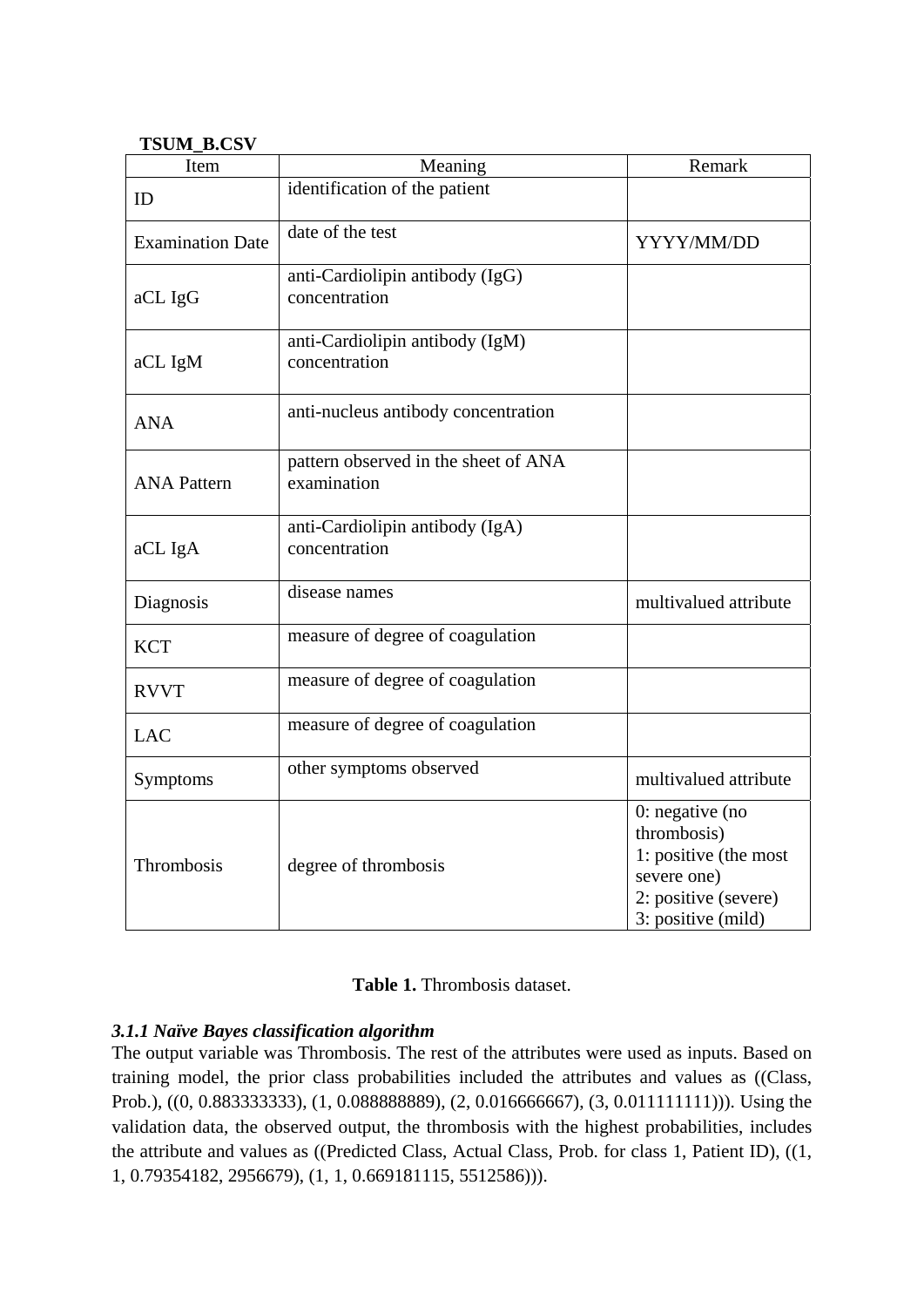XLminer's Naïve Bayes operation calculated the overall probability as noted above as well as conditional probabilities for the target output variable with each of the input variable. In our case, the output variable was Thrombosis. After the mining in the validation phase, it showed that the class of thrombosis with the highest probability is Class 1 and patient id# 5512586 and 2956679 have the highest probability 1 having Thrombosis  $=1$  (severe for Thrombosis). The target attribute Thrombosis was defined through each of the input variables and the outcome is shown in Table 2. Only those rows with highest probability are shown below.

|                             | $\text{Classes--}$ |             |                       |         |              |             |                       |             |
|-----------------------------|--------------------|-------------|-----------------------|---------|--------------|-------------|-----------------------|-------------|
| Input                       | 0                  |             |                       |         | 2            |             | 3                     |             |
| Variables                   | Value              | Prob        | Value                 | Prob    | Value        | Prob        | Value                 | Prob        |
| Symptoms                    | None               | 1           | Thrombo-<br>phlebitis | 0.15625 | AMI          | 0.499999999 | Thrombo-<br>cytopenia | 0.999999998 |
| TSUM B                      | <b>SLE</b>         | 0.58490566  | <b>SLE</b>            | 0.25    | <b>SLE</b>   | 0.666666666 | <b>SLE</b>            | 0.749999998 |
| diagnosis<br>ANA<br>Pattern | S                  | 0.679245283 | S                     | 0.5625  | S            | 0.833333332 | S                     | 0.499999999 |
| Diagnosis                   | <b>SLE</b>         | 0.893081761 | <b>SLE</b>            | 0.875   | <b>SLE</b>   | 0.999999998 | <b>SLE</b>            | 0.999999998 |
| <b>SEX</b>                  | $\mathbf{F}$       | 0.977987421 | $F_{\rm}$             | 1.0     | $\mathbf{F}$ | 0.999999998 | $\mathbf F$           | 0.999999998 |
| <b>RVVT</b>                 | <b>Neg</b>         | 0.965408805 | <b>Neg</b>            | 0.5625  | Neg          | 0.833333332 | <b>Neg</b>            | 0.499999999 |
| <b>LAC</b>                  | Neg                | 0.949685535 | Neg                   | 0.5625  | Neg          | 0.833333332 | <b>Neg</b>            | 0.499999999 |
| <b>RVVT</b>                 | Pos                | 0.034591195 | Pos                   | 0.4375  | Pos          | 0.166666666 | Pos                   | 0.499999999 |
| <b>LAC</b>                  | Pos                | 0.050314465 | Pos                   | 0.4375  | Pos          | 0.166666666 | Pos                   | 0.499999999 |
| <b>ANA</b>                  | 16                 | 0.248427673 | 16                    | 0.25    | 16           | 0.166666666 | 16                    | 0.499999999 |

**Table 2.** Conditional probabilities for the target attribute Thrombosis.

In the following, we have some of the findings on joined tables using Naïve Bayes classification algorithm:

Thrombosis is 3: if Symptom is Thrombocytopenia;

Thrombosis is 2: if the Symptom is AMI;

Thrombosis is 1: if Symptom is Thrombophlebitis;

Thrombosis is 0: if no Symptoms is present;

Thrombosis 3: if FINAL\_diagnosis is SLE;

Thrombosis 2: if FINAL\_diagnosis is SLE;

Thrombosis 1: if FINAL\_diagnosis is SLE;

Thrombosis 0 : if FINAL\_diagnosis is SLE is actually lower;

If  $Sex = "F"$  then Thrombosis is a very high probability;

If RVVT is negative implies LAC is negative;

If RVVT is positive implies LAC is positive;

If values of ANA (anti nucleus antibody) are high, the chance of Thrombosis increases.

#### *3.1.2 Using Neural Network classification algorithm*

The output variable was Thrombosis. The rest of the attributes were used as inputs. Based on training model, the prior class probabilities include the attributes and values as ((Class, Prob.), ((0, 0.883333333), (1, 0.088888889), (2, 0.016666667), (3, 0.011111111))). Using the validation data, the observed output, the thrombosis with the highest probabilities, includes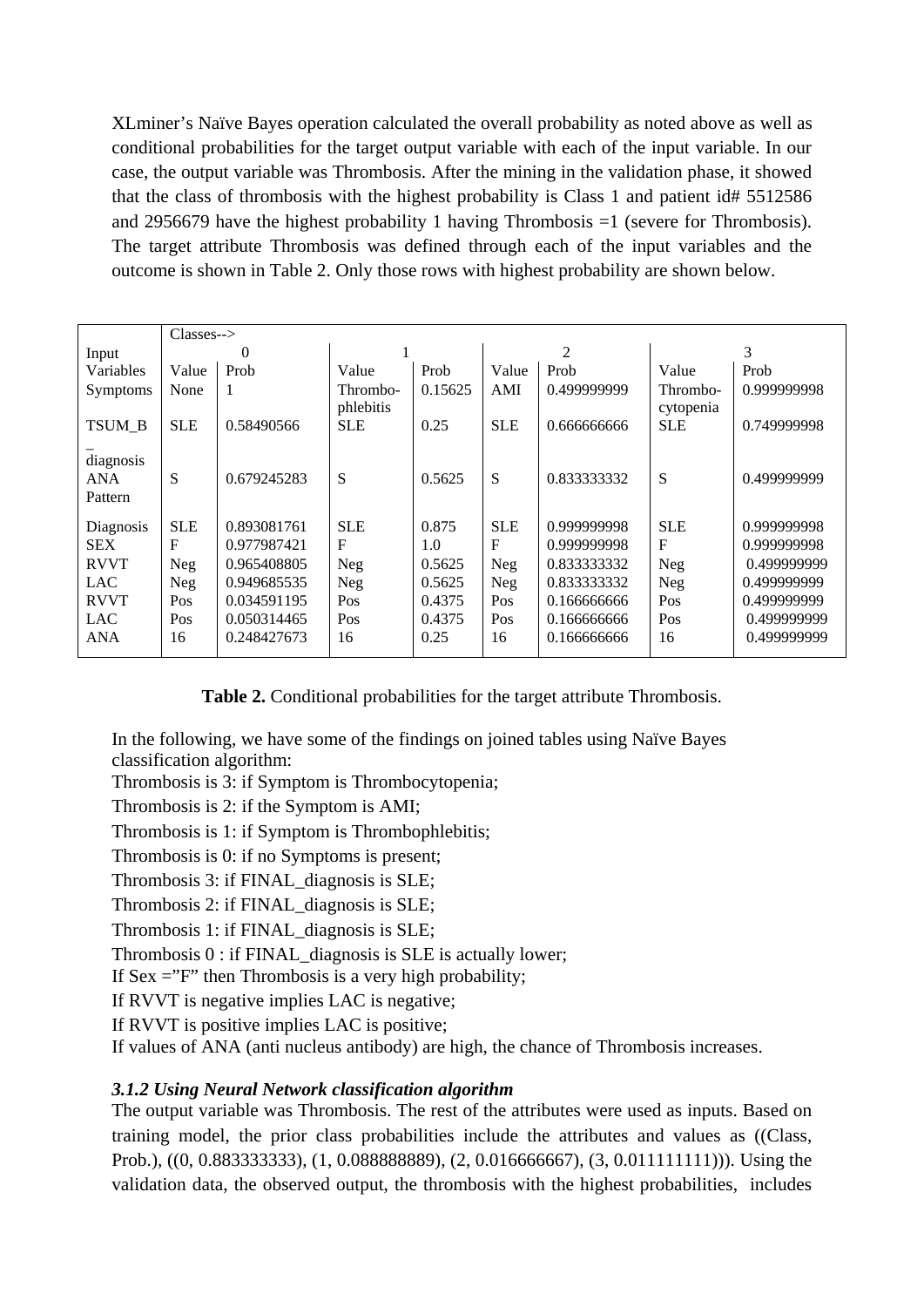the attribute and values as ( (Predicted Class, Actual Class, Prob. for class 1, Patient ID), ( (1, 1, 0.656570604 , 2956679), (1, 1, 0.667480204, 5512586), (1,1, 0.774229186, 3541223 ) ). ).

In the training phase, the correct class for each record is known (this is termed supervised training), and the output nodes can therefore be assigned "correct" values -- "0.9" for the node corresponding to the correct class, and "0.1" for the others. After the mining in the validation phase, it showed that the class of thrombosis with the highest probability is Class 1 and patient id# 3541223 has the highest probability having Thrombosis =1 (positive for Thrombosis), followed by patient id# 3258822 and patient id# 2956679 in close range.

Additionally, validation output indicated that with higher values for ANA (anti nucleus antibody) the chance of thrombosis increases. Also, higher values for aCL IgG, aCL IgM, aCL IgA are good indicators for thrombosis. Furthermore, if any of the KCT, RVVT, LAC tests is positive, it implies the others are also positive. Positive values of KCT, RVVT and LAC (degree of coagulation) are good indicator of thrombosis.

#### *3.1.3 Using Affinity (Association Rules) algorithm*

Using the association rules mining with minimum support of 60 and minimum confidence of 50, 16455 rules have been generated. The output with top 3 confidences of rules is shown below.

Rule 1: IF Diagnosis=SLE THEN Sex=F and Age=38 has a confidence of 100%

Rule 2: IF ANA (anti nucleus antibody) Pattern=S THEN Diagnosis = SLE has a confidence of 90.95%

Rule 3: IF admission= 0, Thrombosis=1, ANA Pattern= S and diagnosis=SLE THEN Sex=F has a confidence of 97.3 %

#### *3.1.4 Using Neural Network Prediction algorithm*

The output variable was Thrombosis. The rest of the attributes were used as inputs. The variables that are ignored/not compatible and having non-numeric values are SEX, Diagnosis, ANA Pattern, TSUM\_B\_Diagnosis, and Symptoms.

Predicted value, Actual value and the difference between them (the Residual) are the measures used to measure the performance of the training and validation data models.

The prediction of validation data for the top 5 rows with highest probability of thrombosis are identified and include the attributes and values as ((Predicted Value, Actual Value, Residual, Patient ID), ((1.116933, 1, -0.116933, 3223244), (0.823696, 1, 0.176304, 3258822), (1.005022, 1, -0.005022, 3541223), (0.30988, 1, 0.69012, 4302591), (0.515827, 1, 0.484173, 4561789))).

It is interesting that patient id 3541223 was also identified using Neural Networks classification algorithm. Further analysis showed that if either of the KCT, RVVT tests are positive; it implies LAC is also positive. Higher values for ANA (anti nucleus antibody) increase the chance of Thrombosis.

After the model is built using the training data set, the model is used to score on the training data set and the validation data set (if exists). Then the data set(s) are sorted using the predicted output variable value. After sorting, the actual outcome values of the output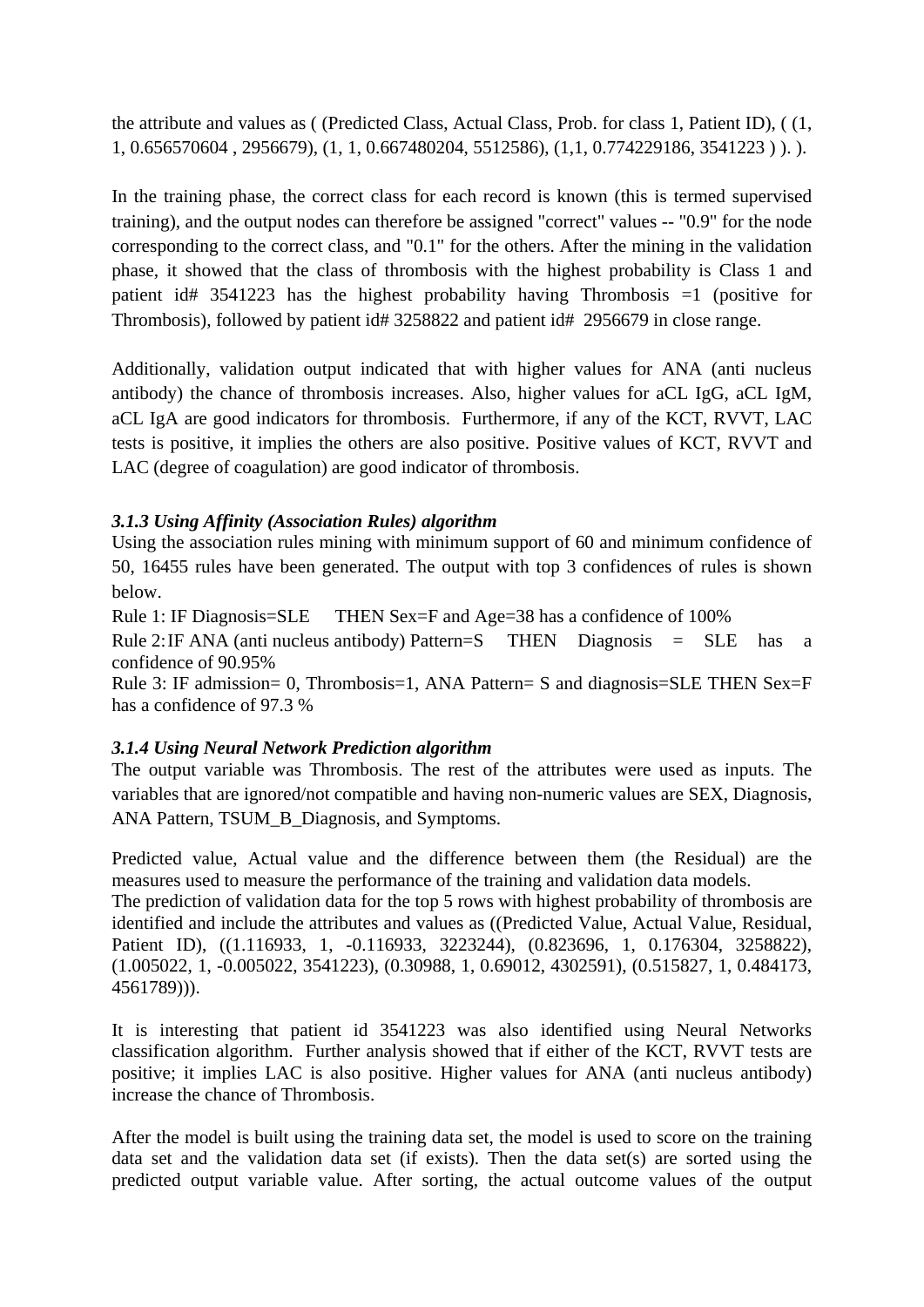variable are cumulated and the lift curve is drawn as number of cases versus the cumulated value. The baseline is drawn as number of cases versus the average of actual output variable values multiplied by the number of cases. Lift charts are visual aids for measuring model performance (Table 3). They consist of a lift curve and a baseline. The greater the area between the lift curve and the baseline, the better the model is.



**Table 3.** Lift charts for training and validation datasets for Neural Network.

In the above lift charts, the training data set has area that can be classified as "average" while the validation dataset depicts the area that is classified as "poor". Upon investigation, it revealed that the training dataset had representation for Thrombosis 0, 1, 2 and 3 while the validation dataset contained representation for Thrombosis 1 only. The percentage of cases for the entire data set having Thrombosis 0 is 88%, Thrombosis 1 is 8%, Thrombosis 2 is 1.6% and Thrombosis 3 is 1.1 %. In addition, during the mining process, predictions are made against the validation data with prior knowledge from training phase. Many of the predictions match while many do not match, i.e. the Predicted Value and Actual value differ and have a residual value. For example, Predicted value  $= 0$ , Actual value  $= 1$  signifying a mismatch.

#### *3.1.5 K-Nearest Neighbors (k-NN) Prediction algorithm*

In K-Nearest-Neighbors prediction, the training data set is used to predict the value of a variable of interest for each member of a "target" data set. The input variables are ID, Birthday, Description, Age, First Date, New Admission, Special Examination Date, aCL IgG, aCL IgM, ANA, aCL IgA, KCT, RVVT, LAC and the output variable is Thrombosis. The variables that are ignored/not compatible and having non-numeric values are SEX, Diagnosis, ANA Pattern, TSUM\_B\_Diagnosis, and Symptoms.

The validation error log for different K includes the attributes and values as ((Value of K, Training RMS Error, and Validation RMS Error), (1, 0, 0.635741037)). The output for the prediction of validation data includes the attributes and values as ((Predicted Value, Actual Value, Residual, Actual#Nearest Neighbors, Patient ID), ((1, 1, 0, 1, 3258822), (1, 1, 0, 1, 4561789), (1, 1, 0, 1, 4563365), (0, 0, 0, 1, 355009), (0, 2, 2, 1, 163109))). XLMiner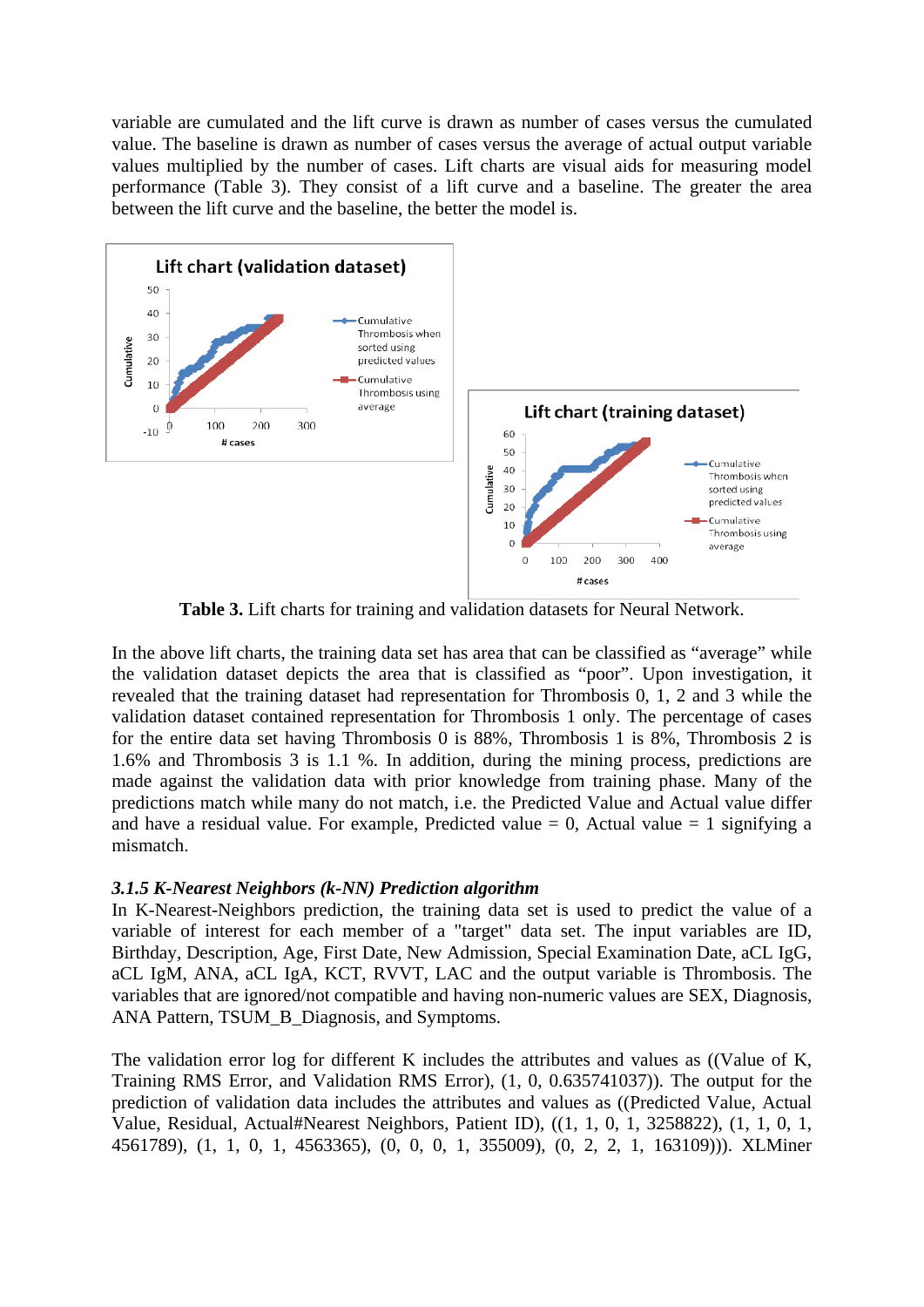calculates the RMS error for all values of K and decides that best value of k for which the RMS error is minimum.

Additionally, output showed rows with highest probability of thrombosis are identified. We should note that patient id 3258822 and 4561789 were identified by the Neural Network prediction and Neural Network classification routines. Further analysis showed that if either of the KCT, RVVT tests are positive; it implies LAC is also positive. The lift charts are shown in Table 4.



**Table 4.** Lift charts for training and validation datasets for K-NN.

In the above case for training data, we see the area between the lift curve can be classified as "good". For the validation set, we see a "poor" curve, the predicted value and actual value differ and have a residual value. For example Predicted value  $= 0$ , Actual value  $= 2$ , Actual Nearest Neighbor = 1 signifying a best value of  $K = 1$  and validation data error of 0.65.

#### **3.2 Summary analysis of data mining algorithms**

Using Neural Networks classification algorithm, we discovered that patient id# 2956679, 3258822 and 3541223 have the highest probability having Thrombosis =1. Using Naive Bayes classification algorithm we again discovered patient id# 2956679 and 5512586 have the highest probability of having Thrombosis=1 (positive Thrombosis). Using Neural Networks prediction algorithm output showed patient id# 3541223 has the highest probability having Thrombosis = 1. This patient was also identified using Neural Networks classification algorithm. Using K-NN prediction algorithm output showed patient id# 3258822 and 4561789 have the highest probability having Thrombosis =1. These patient ids' were identified by the Neural Network prediction and Neural Network classification routines. The classification algorithms (Naïve Bayes, Neural Networks) gave us a few common results.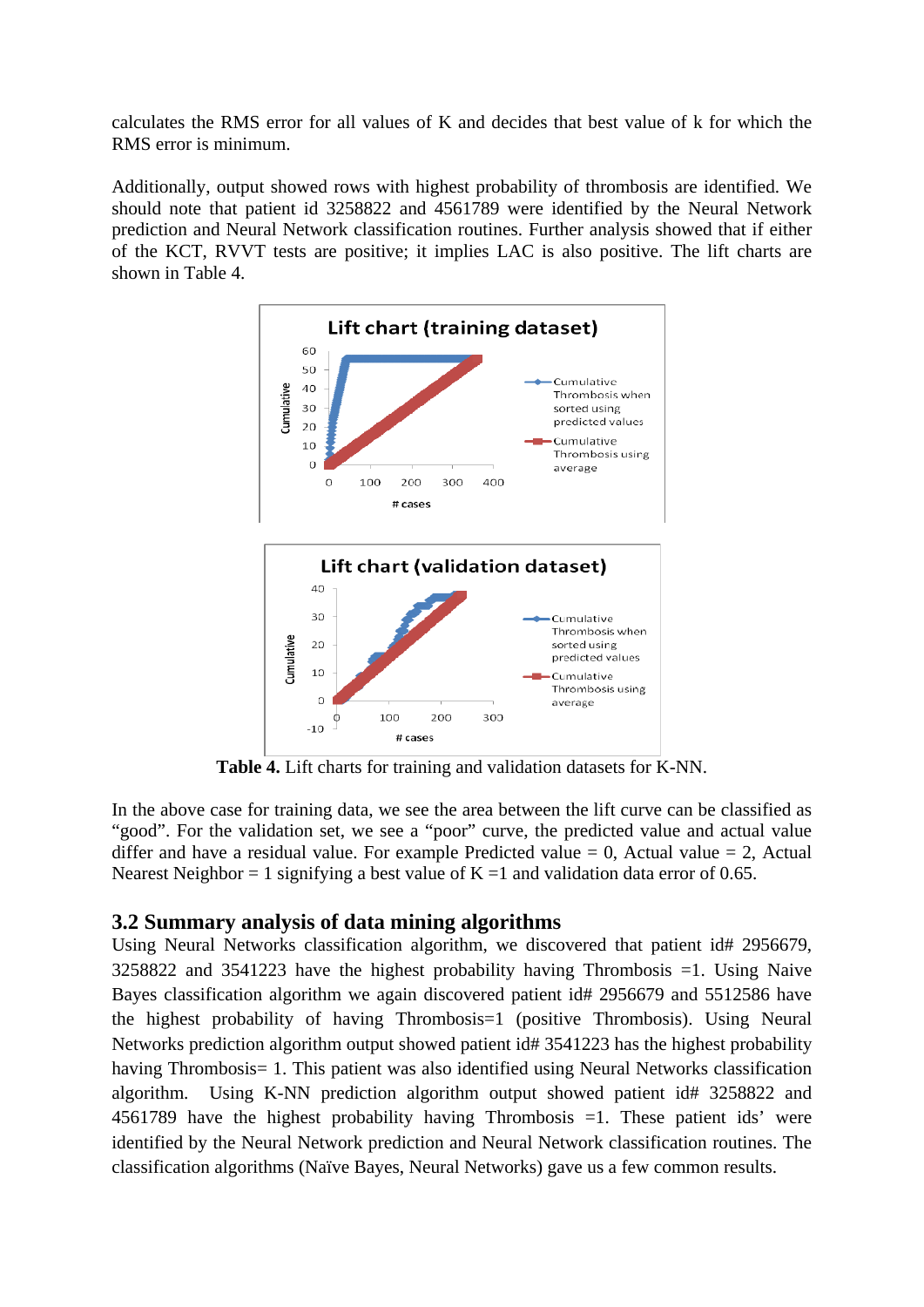Using Affinity algorithm (Association Rules), a total of 16455 rules were generated. A lot of rules did not make sense even though the confidence was up to 100%. As an example, a rule was generated saying all patients seen on 7/23/99 had a high confidence of SLE, which is based on data presented but date may not have any bearing on diagnosis. Finally, as we see from the results, it is not sufficient by just running one operation to correctly predict unknown information. It is advantageous to use 2-3 or more operations and data mining techniques to get a clearer picture and a higher degree of confidence that a particular result was observed by more than one operation. For example, in our experiments, the Naïve Bayes predicted that if values of ANA (anti nucleus antibody) are high, the chance of Thrombosis increases, the Neural Networks predicted Higher values for ANA (anti nucleus antibody) the chance of Thrombosis increases, and the Association rules predicted that IF ANA (anti nucleus antibody) Pattern=S THEN Diagnosis = SLE has a confidence of 90.95%.

Results need to be aggregated from various operations to predict thrombosis with a higher accuracy. Some information like "higher values for aCL IgG, aCL IgM, aCL IgA are good indicators for thrombosis" is observed from Neural Networks only. Whereas the correlation between KCT, RVVT, LAC gives us a higher degree of confidence since it was also produced by Naïve Bayes. The rule IF Diagnosis=SLE THEN Sex=F and Age=38 has a confidence of 100% gives us higher confidence since Naïve Bayes also discovered this information. Hence for predicting degree of Thrombosis, it would add confidence to the prediction if we said that Diagnosis= Thrombophlebitis, Final diagnosis=SLE, Sex  $=$ F, KCT,RVVT,LACV if either of these are positive which is a aggregation of results from Naïve Bayes operation, Neural Networks operation and Association rules.

### **4. Conclusion**

As seen from the experiments, some results are common across various mining techniques while others are unique. The discovered rules appeared to be consistent with the domain experts' views. However, there were several trivial rules generated as well. Mining models, built based on training data, needed to be adjusted in order to get the best performing model. The likelihood of meaningful discovery increases when data is cleansed and transformed. It might be worthwhile to group certain categories (e.g., the field Age) which may improve our chances of discovering less and meaningful rules.

### *References*

- Abidi, S. S. R. & Goh, A. Applying knowledge discovery to predict infectious disease epidemics. H. Lee Motoda (Eds.) Lecture notes in artificial intelligence 1531- PRICAI'98: Topics in artificial intelligence, Berlin: Springer Verlag, 1998.
- Babic, A., Knowledge discovery for advanced clinical data management and analysis, P. Kokol et al. (Eds.) Medical Informatics Europe'99, Ljubljana, Amsterdam: IOS Press, 409-413, 1999.